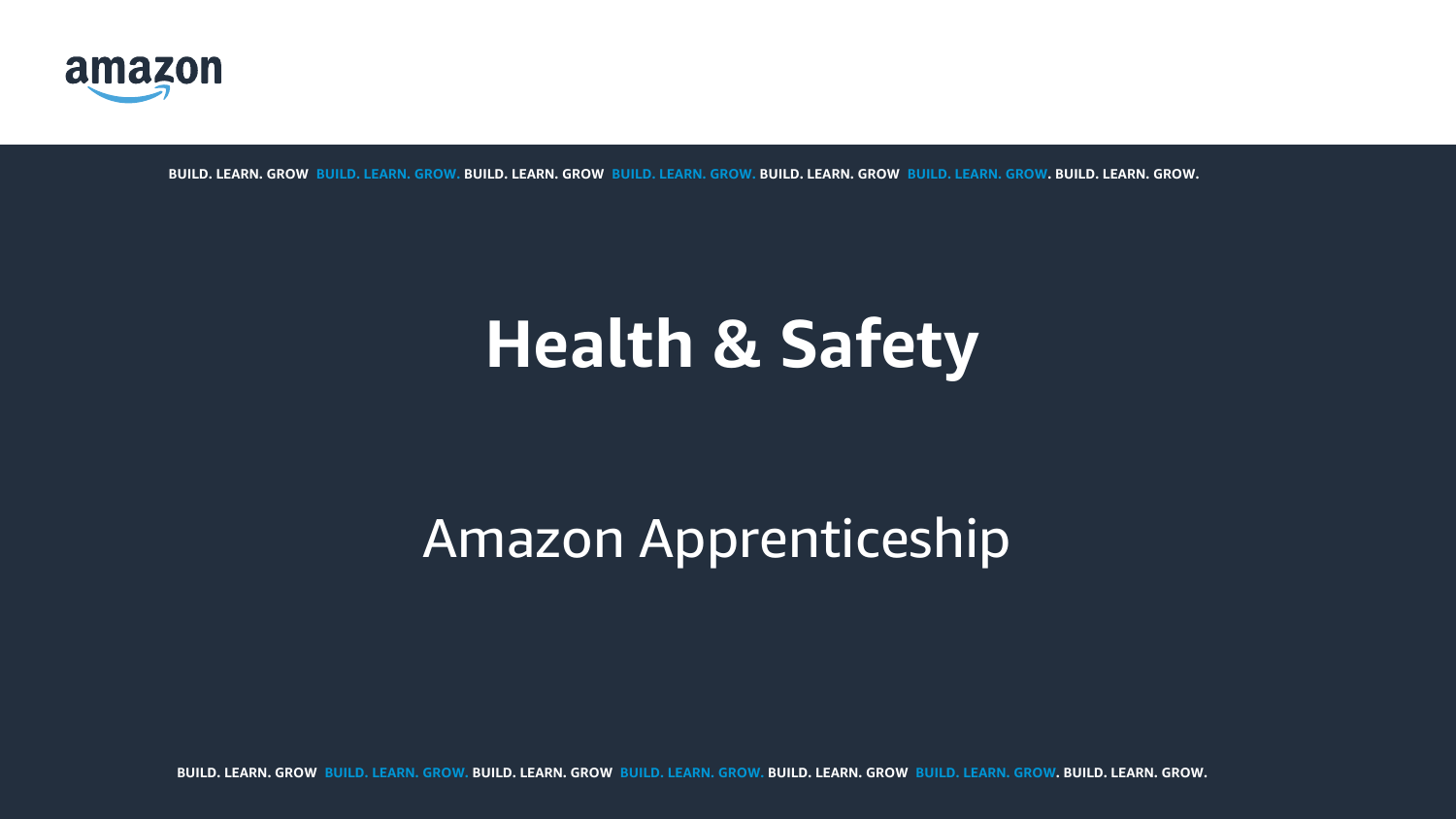# **Safety Specialist Apprenticeship Program**

## **Safety specialist background**

Safety Specialist Apprenticeship Program targets people between 18 and 28 years old with a Bachelor's Degree in Security and Safety field such as "Tecnico della Prevenzione nell'Ambiente e nei Luoghi di Lavoro" or similar

## **2 years program**

Safety Specialist Apprenticeship Program starts in September and last two years

## **Internal and external trainings**

Safety Specialist Apprenticeship Program consist of a dedicated learning path including both theoretical and practical trainings (450+ hours) and on-the-job activities

## **FIRST YEAR**

Focus on learning basic knowledge and skills, thanks to the support of the WHS team and attending external trainings (450+ hours)

## **SECOND YEAR**

Start gaining more specific practical skills, build "floor" experience, work on more and more tasks independently

## **SAFETY SPECIALIST**





#### **SAFETY AND ENVIRONMENTAL BASIC TECHNIQUES**

**LEGAL FRAMEWORK AND REGULATIONS AT AMAZON**

#### **PROJECT MANAGEMENT & COMMUNICATION**

**SAFETY FUNDAMENTALS**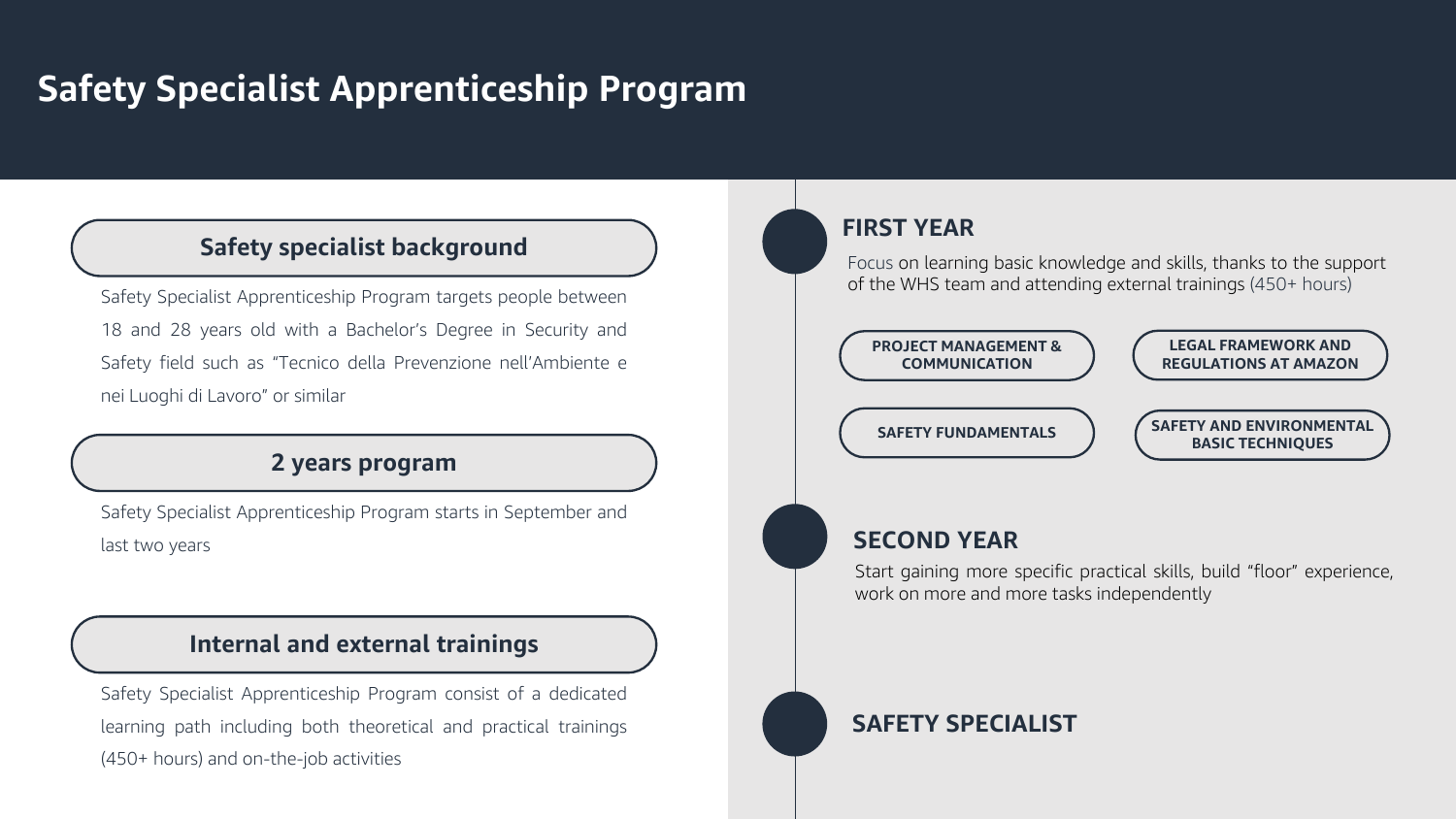# **Safety Specialist role in Amazon**

**We make and keep our operations safe. At the highest standards.**



The global Workplace Health and Safety team at Amazon is responsible for maintaining, developing and implementing the highest standards of safety and well-being in the workplace for all our employees.

Other activities are related to this main goal and include:

- Maintain accurate daily, weekly, and monthly metrics to report to onsite management teams and corporate based reporting systems
- Support management efforts to ensure compliance with all corporate program expectations and applicable federal and state laws
- Conduct risk assessments related to jobs performed (Job Hazard Analysis) and new equipment introductions
- Responsible for recommending appropriate risk mitigation measures to management, including ergonomics